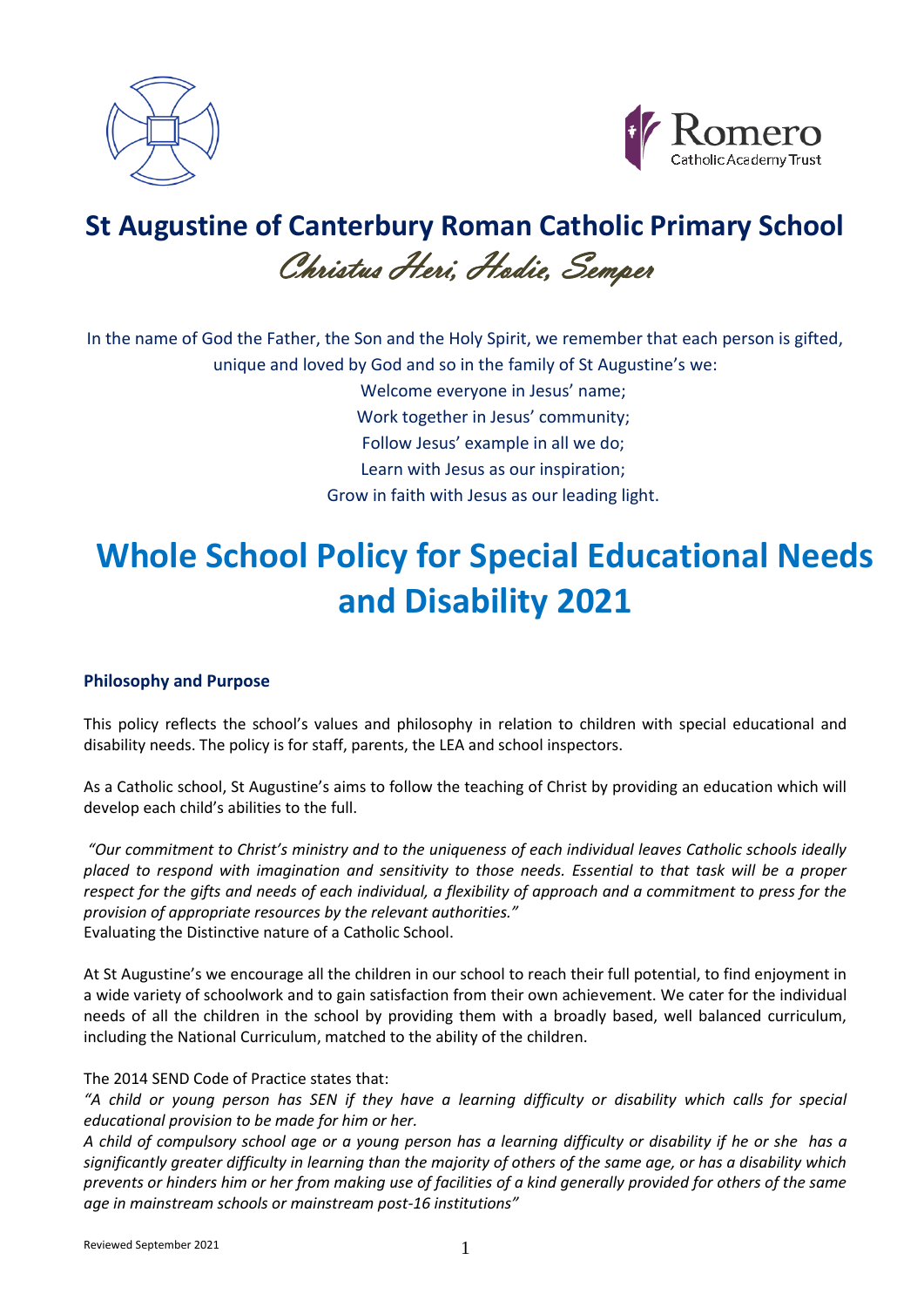The 2014 SEN and Disability Act strengthens previous legislation by stating that children with SEND must be educated in mainstream schools where parents prefer this, and where the provision of efficient education for other children is not significantly affected.

We support this view and therefore we aim to cater for the individual learning needs of every child, whilst also recognising the need for specialist provision to ensure access to all aspects of the curriculum for all children.

We also recognise that pupils of any ability can underachieve at times. Through matching work to the needs of the children, staff at St Augustine's R.C. Primary School give children every opportunity to overcome their difficulties.

## **Aims and Objectives**

In order to achieve our aims, and to ensure that children with Special Educational and Disability Needs achieve their full potential and make progress we will: -

- Identify pupils with SEND as early as possible and to make appropriate intervention through using appropriate teaching methods.
- Identify pupils of all ability who are underachieving and act upon this.
- Support children to make the best progress of which they are capable.
- Maintain appropriate records and to monitor pupil progress.
- Provide full access to the National Curriculum.
- Develop partnership with the parents in the education of their child.
- Encourage success and participation for all pupils, whatever their level of ability.
- Continue to develop a whole school approach to meeting the needs of pupils.

## **We believe that good practice for children with special educational and disability needs is good practice for all children.**

## **Roles and Responsibilities**

The Governing Body has identified Mrs Lindsay Bleazard as SEND governor with oversight of SEND provision in the school, and to ensure that the full governing body is kept informed of how the school is meeting the statutory requirements. The SEND governor meets regularly with the Head teacher and SENDCo.

At St Augustine's RC Primary School the Special Needs and Disability Co-ordinator (SENDCo) is Mrs Catherine Haworth. The SENDCo is also responsible for overseeing that appropriate intervention is in place.

The SENDCo works closely with the SEND governor and staff to ensure the effective day-to-day operation of the school's SEND policy. She identifies areas for development, co-ordinates provision for all SEN children. Her responsibilities include:-

- Working with Pupil and Family Support staff in school to identify and support with Early Help for children and families (previously CAFs)
- Meeting with families regularly who are accessing help (previously TAF meetings)
- Meeting with teaching staff regularly for SEN supervision to identify any children who require early help and to provide strategies to use in the classroom.
- Supporting staff in writing and updating 'Pupil Overviews of Progress' (POPs) and supporting staff in assessing children's progress across the year.
- Supporting teachers in the mapping of provision for SEND children and evaluating the intervention children are receiving
- Maintaining the school's SEND register and overseeing the records of all pupils with special educational and disability needs.
- Liaising with parents of children with special educational and disability needs.

Reviewed September 2021 2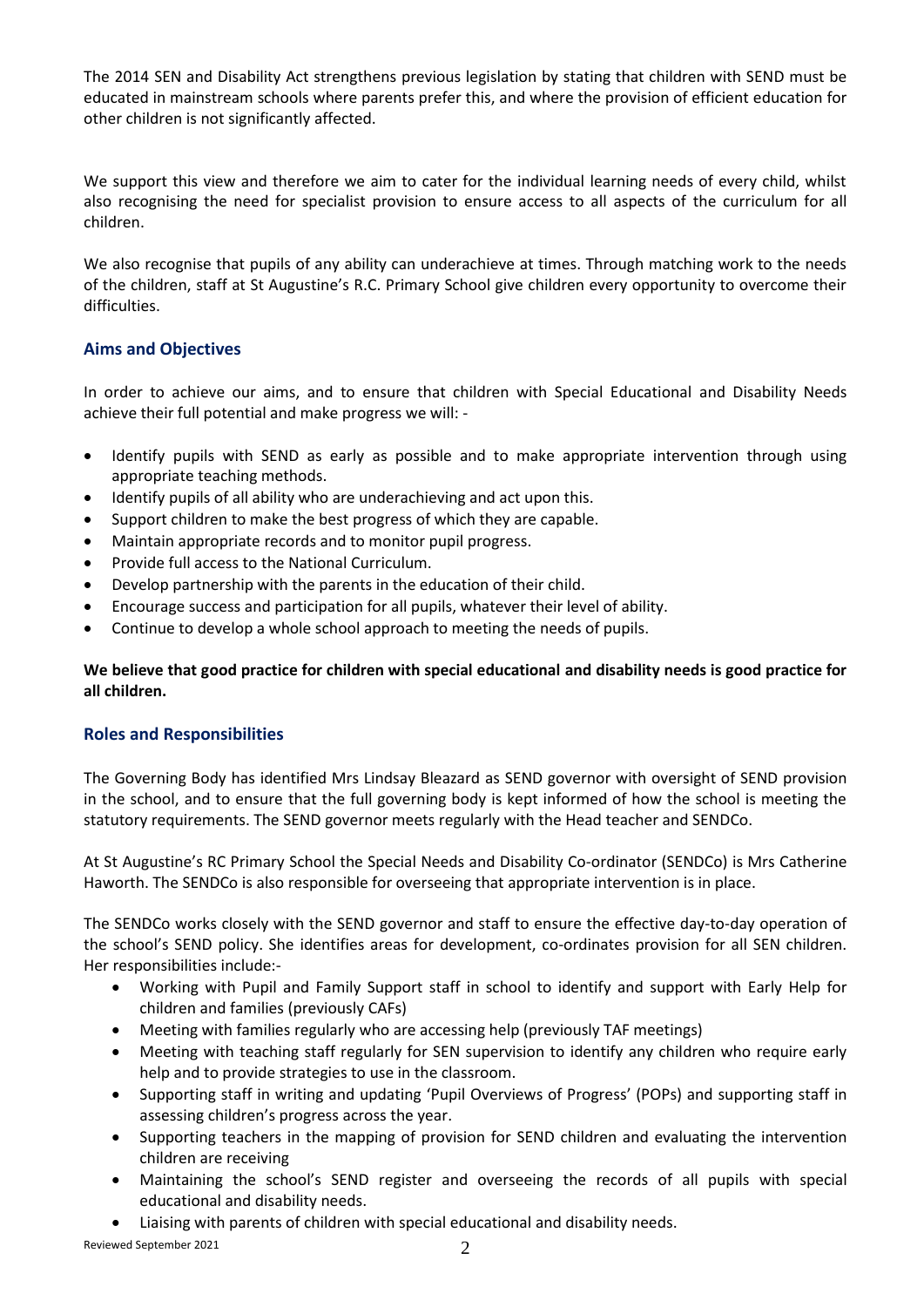- Liaising with external agencies including the local authority and educational psychology services, health and social services, and other bodies as appropriate.
- Purchasing and organising resources
- Making referrals to other professionals
- Applying for Education, Health and Care Plans
- Ensuring that appropriate records are kept
- Liaising with the SEND Governor and preparing appropriate reports for the governing body.
- Attend clusters within the Romero CAT to share expertise with other SENCOs.

#### Teachers are responsible for:

- Providing Quality First Teaching for ALL pupils
- Providing clear guidance as to how TAs should work in the classroom.
- Considering the most appropriate interventions and which staff implements them.
- Planning for SEND pupils and working supportively with support staff.
- Formulation of pupil's POPs and provision maps, with support from SENDCO.
- Provide opportunities for TAs to carry out appropriate intervention work, or for TAs to take the class whilst the class teacher works with SEN children.

#### Teaching Assistants will:

- Work co-operatively with teachers to support the learning and participation of pupils.
- Work with teachers to prepare lesson plans and materials.
- Contribute to the evaluation of the outcomes and lessons.
- Make relevant contributions to wider school activities.
- Record intervention carried out with children and report to class teachers and SENDCo.

All teachers have responsibility for areas of the curriculum and will review and monitor the progress made by pupils and the effectiveness of resources and other curriculum material. All staff will work closely with the SENDCO.

#### **Admissions**

Admission arrangements for the school are described in the school's admissions policy. The school welcomes pupils, irrespective of their ability, and anticipates that the needs of most pupils will be met within existing school provision. In line with legislation outlined in the SEN and Disability Act 2014, pupils with a statement of SEND will not be discriminated against. The school will use induction meetings to work closely with parents to ascertain whether a child has been identified as having SEND as soon s possible.

#### **Accessibility Plan**

At St Augustine's RC Primary we are responsible for providing a broad and balanced curriculum for all pupils and we have a key role in planning to increase access to the curriculum for disabled pupils. The accessibility plan is to

- increase the extent to which disabled pupils can participate in the school curriculum
- improve the physical environment to increase the extent to which disabled pupils can take advantage of education and associated services; and
- improve the delivery to disabled pupils of written information which is provided to pupils who are not disabled. This should be done with a reasonable period of time and in formats which take account of views expressed by the pupils or parents about their preferred means of communication.

To ensure access for pupils or parents with disabilities a disabled toilet and a medical room have been built. A changing table has also been installed in the disabled toilet. A wheelchair lift gives disabled access to the upper floor.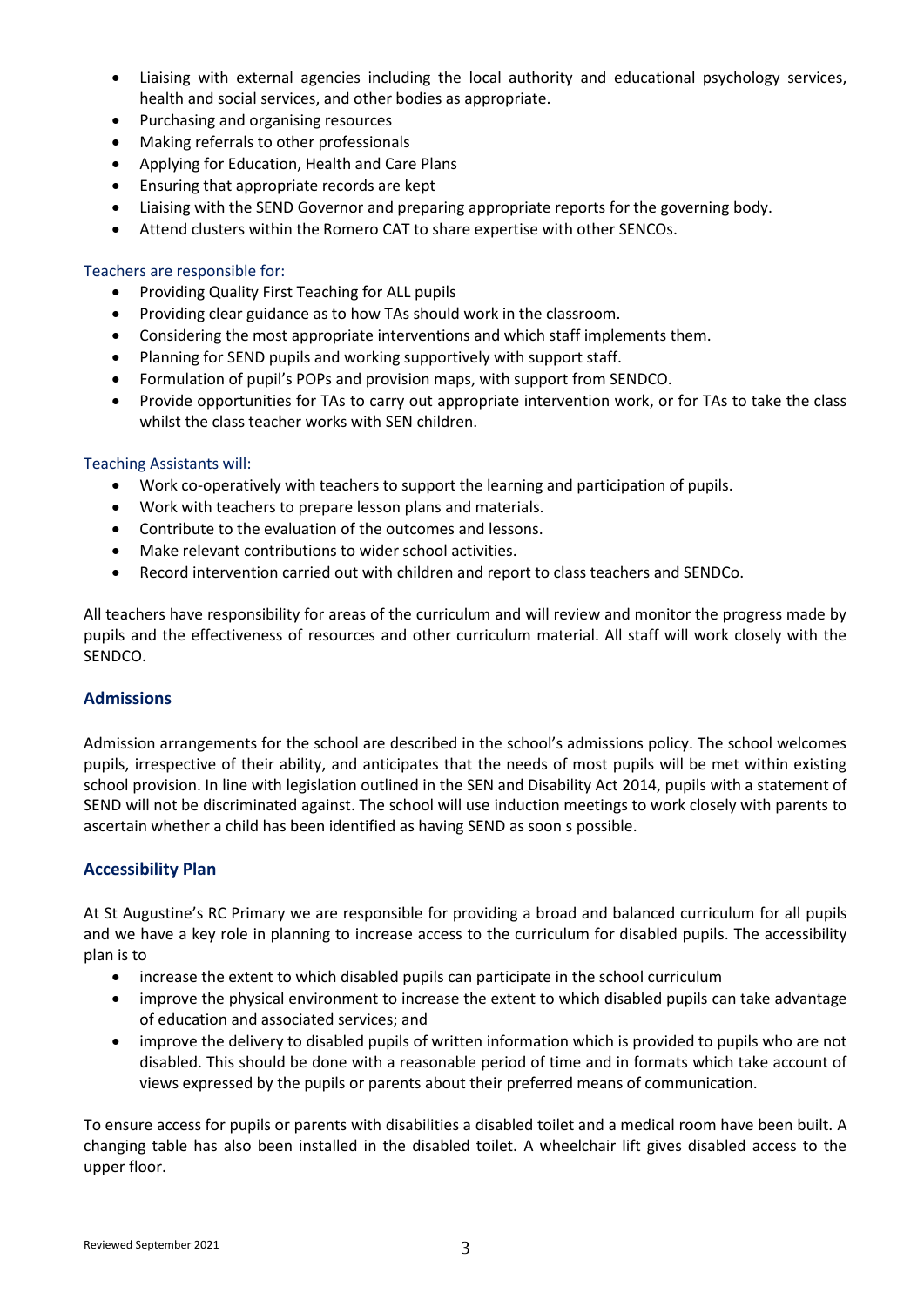#### **Accommodation and Resources**

Most teaching will be carried out in the normal classroom situation, but additional accommodation is available around school. There are spaces available which may be used to withdraw small groups of children when the class teacher and support teacher decide that the objectives of that lesson will be more successfully achieved outside the classroom. Withdrawal is not restricting a child's access to the curriculum.

Resources specifically related to SEND are located in the SEND cupboard. The SENDCO can advise of appropriate resources.

#### **Attachment and Trauma Sensitive School Award**

St Augustine's is very proud to hold the Attachment and Trauma Sensitive Schools Gold Award. The school has two Family and Behaviour Support Leads in school who support the SENDCO in planning various nurture groups, providing support for children with identified emotional and social needs, and providing Early Help for families who may be struggling. These needs may require more attention and support than can be provided for in the classroom. This support may be provided by Teaching Assistants, our Family and Behaviour Support Lead or Emotional and Mental Health Practitioner who visits school weekly. Needs are met on an individual basis and may be set programmes, such as Drawing and Talking, Relax Kids and Feeling Fabulous, or tailored to suit individual needs.

#### **Playgroups**

Some children may have emotional and/or social needs which require support for play. In this instance, children may take part in playtime groups; small groups that support and develop positive play in small group situations. These will usually be supported by Teaching Assistants and promote sharing and turn taking.

#### **Identification, Assessment and Reviews**

The school places significant emphasis on the early identification of pupils experiencing difficulties accessing learning and general school life opportunities.

Baseline information, Foundation Stage Profile information, PIPS, SATS, PIVATS and standardised scores are all used to inform the school of pupils who may require early intervention strategies.

Initially, a class teacher will indicate in specific terms the concerns relating to individual pupils, in discussion with the SENDCO. If further action is deemed necessary, then the parents will be informed immediately.

The school has adopted a policy of high quality differentiated planning to accommodate a wide range of pupils with varying abilities. Pupils will only be placed on the SEND Register if their needs are, "additional to", or "different from", the quality differentiated teaching and learning opportunities.

If pupils' needs are not met, despite the implementation of good teaching and the provision of intervention programmes, then the school will inform parents, and will implement a POP (previously IEP). External agencies may be involved, in liaison with parents, to offer additional support and advice. POPs will be more detailed and include the specialist advice offered by the external agencies involved.

Following a reasonable period of time, if the pupil's needs are still not being fully met, then the school will inform the parents of their intention to call a formal assessment. This may lead to the involvement of the school's Educational Psychologist, who may discuss the possibility of the school requesting an Educational, Health and Care Plan, to help the school meet the pupil's needs more effectively.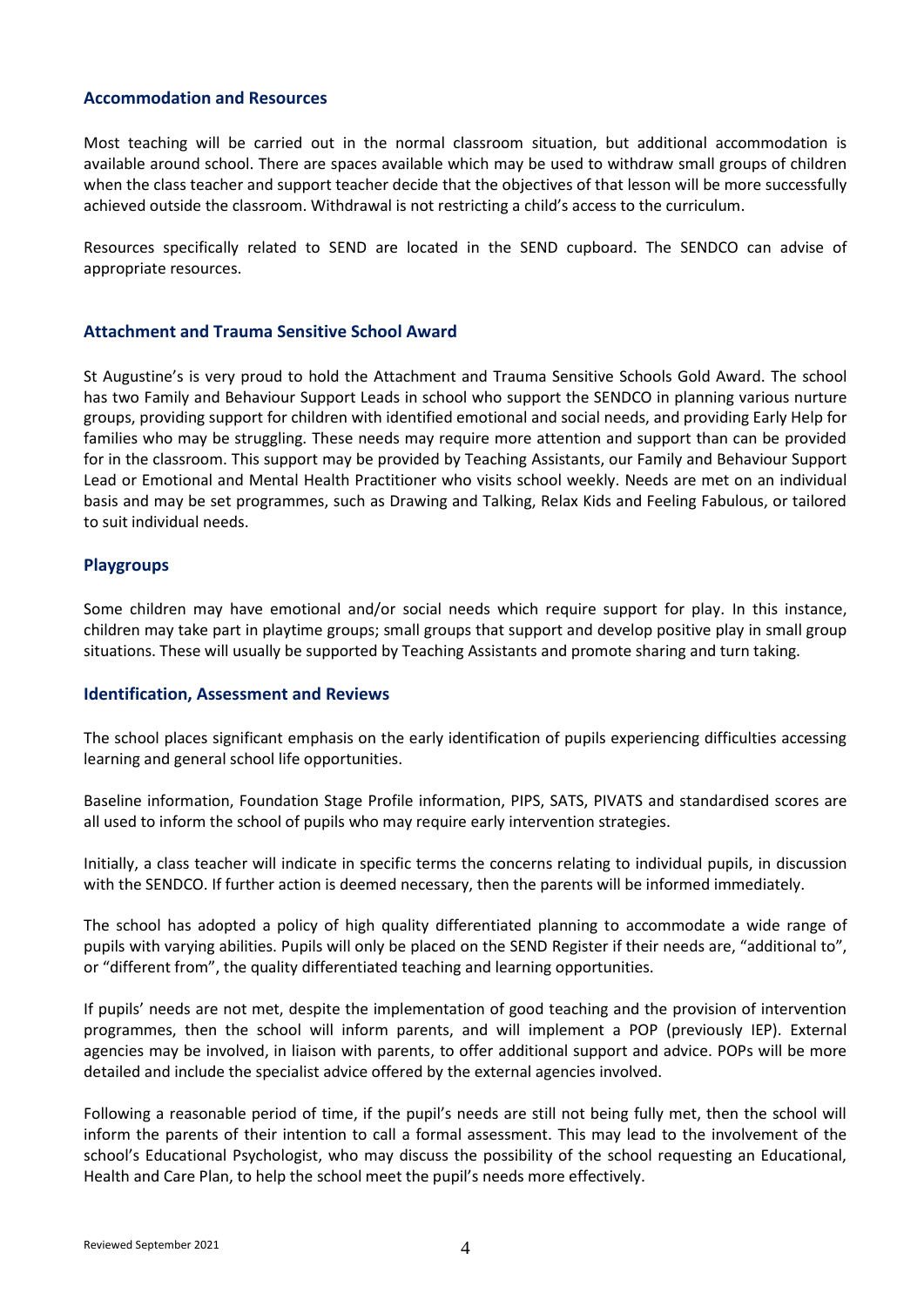A register of all pupils identified as having special educational needs will be kept by the SENDCo, in consultation with the class teachers.

## **All teachers have a key role in monitoring all aspects of pupil performance and, in particular, the identification of pupil needs. Parents will be kept informed at all stages.**

Assessment is central to our planning for all pupils. In assessment we should:

- Analyse the child's learning difficulty;
- Clarify the child's needs for different kinds of approaches or resources;
- Provide for those needs, whilst continually assessing the child's progress.

Assessing special educational needs is not an end, but a first step to understanding and providing for the child's needs and monitoring the child's progress. We follow the 'Assess, Plan, Do, Review' cycle. Particular use is made of teacher assessment as well as:

- Foundation Stage Profile information
- SATs
- Standardised tests in reading, comprehension, spelling, maths etc.
- PIPs information (including Reception on Entry PIPs)
- PIVATS profiles
- Behavioural profiles

It is the responsibility of all class teachers to monitor the support and provision for pupils with SEND in their care.

For pupils who have POPs, these are reviewed half termly, annotated and targets changed if necessary. They are formally reviewed and send to parents four times per year.

Where a pupil has an EHC Plan, there is, at the minimum, an annual review carried out by the school in conjunction with the LEA to which parents and external agencies are encouraged to attend.

#### **Access to the National Curriculum**

All pupils with SEND will have a full entitlement to a broad and balanced curriculum as provided for all other pupils. In order to maximise their access, some pupils may be taught in withdrawal groups or on a 1:1 basis for short periods of time. The school's main aim is to provide a variety of teaching and learning opportunities, differentiated planning opportunities, appropriate support and resources, all within the child's classroom.

#### **SEN Funding and Resources**

The Head and SENDCo meet regularly to discuss the needs of children on the SEND register. Further to this, the SENDCo and Headteacher will meet the SEND Governor annually, in the early part of the year, to discuss the SEND funds stated on the school's budget allocation. The needs of the pupils requiring SEND provision are discussed, and appropriate measures taken to ensure these needs are met. INSET plans are made, and costed, for all staff, including non-teaching staff, to increase their knowledge, skills and expertise in SEND issues. Key resources, including ICT software to support SEND, are identified and ordered as necessary. Support staff are deployed effectively and flexibly to best meet the needs of all pupils with SEND. The provision for pupils with an EHC plan is established and shared with their parents.

#### **Links with other schools**

Particular attention is given to making sure that at St Augustine's RC Primary School we are aware of any new pupils identified as having special educational needs, so that appropriate arrangements can be made in advance of their admission.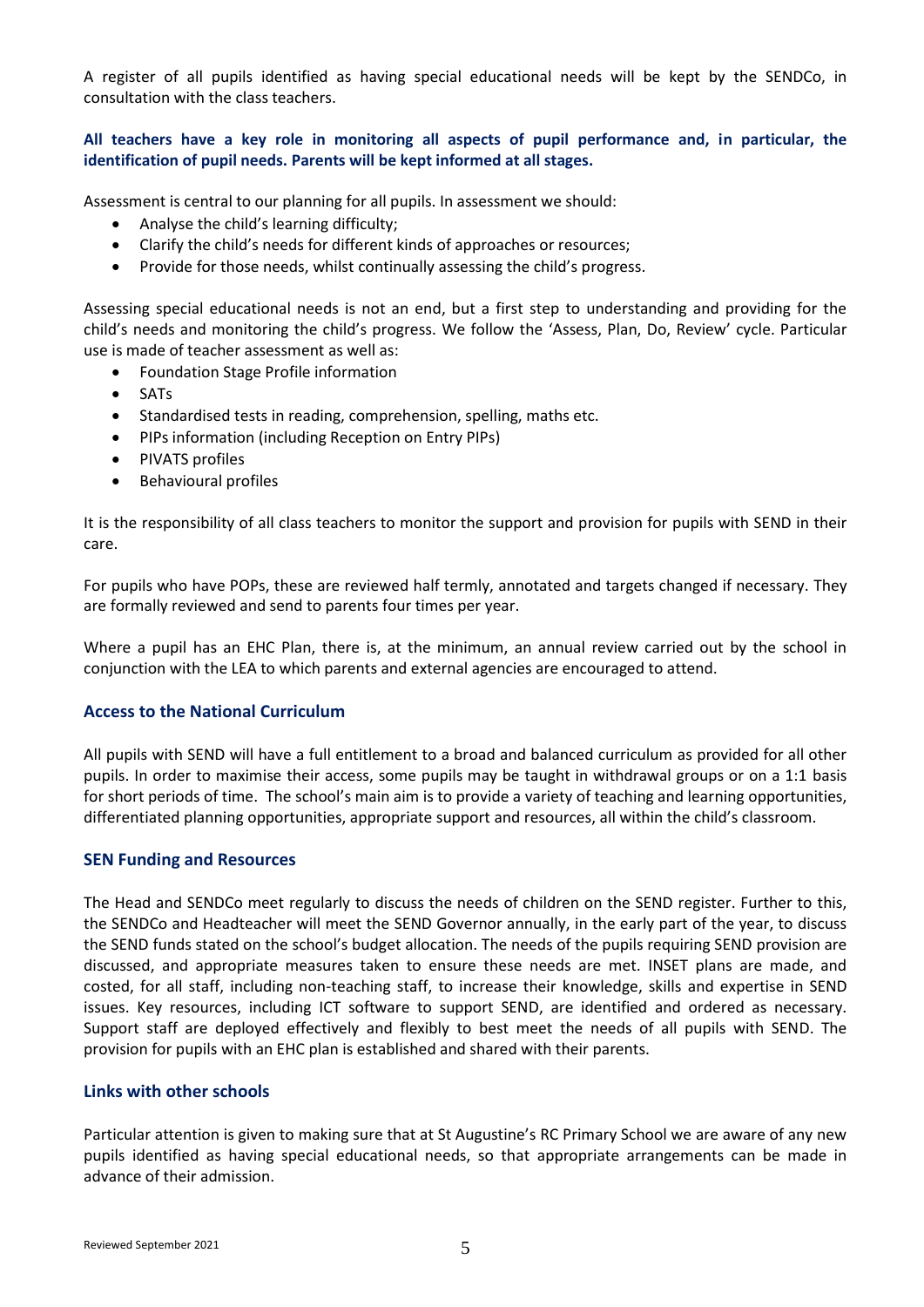Where pupils transfer to high school relevant information gathered will be passed on, and the SEND coordinators at the high school kept fully informed of the needs of individuals recorded on the SEND register. Transfer reviews in Year 5 should begin to establish the parents' choice of High School, in order to assess the arrangements prior to the transfer. An additional review early in the Spring Term of Year 6, when a High School place has been allocated, should be convened to which the High School SENDCO needs to be invited.

#### **Partnership with Parents**

Parents are valued and their contribution in terms of identification and support for pupils with SEND is fully recognised. Parents will be kept fully informed where their child has special educational needs and will be encouraged to attend formal and informal reviews, support the development of individual approaches to their child and provide help at home wherever possible.

Parents are always welcome to discuss any matter relating to their child's progress, but are advised to telephone the school to make appointments to ensure that staff are available. The arrangements described in the policy to keep parents informed about matters relating to Special Educational and Disability Needs are additional to the standard methods of reporting and consulting available for all parents.

## **Links with External Agencies**

The school is involved with many external agencies, with the aim of providing a comprehensive support for all pupils in school. All external staff are made to feel a part of our school community and work closely with pupils, parents and staff. We work closely with Applied Psychology (Educational Psychologists) and Holly Grove Special School, along with agencies such as Speech and Language Therapy and Occupational Therapy.

## **Pupils with Medical Needs**

Pupils who have medical needs that may require intervention and support from staff in school will have a Care Plan written for them, in liaison with the Health Service and the parents. This ensures a safe, agreed set of principles and procedures to ensure the pupil's needs are fully met and all health and safety arrangements have been addressed. We work closely with our assigned School Nurse.

## **Monitoring and Review**

The current policy will be fully reviewed and approved by the governing body in the Autumn Term of 2021.

In determining future policy and provision all staff will be involved in discussion, the progress of pupils on the stages of the register will be reviewed and parents invited to comment. Governors will discuss progress and an annual report be made available for all parents.

In particular the success of the policy will be measured against the objectives stated at the start of the policy and use will be made of the following indicators:

- Pupils identified as early as possible;
- Pupils make good progress against the specific targets set for them;
- Pupils enjoy their schooling and are proud of their success;
- Parents express satisfaction with what is provided;

#### **Complaints Procedure**

**I**f any parent has any concerns regarding the education of their child with special educational needs, they should contact the school immediately and make an appointment to see either the SENDCO, the Class teacher or the Head teacher, in line with the school's standard complaints procedure outlined in the prospectus. All concerns will be dealt with sensitively and with the child's needs and care at the heart of our work.